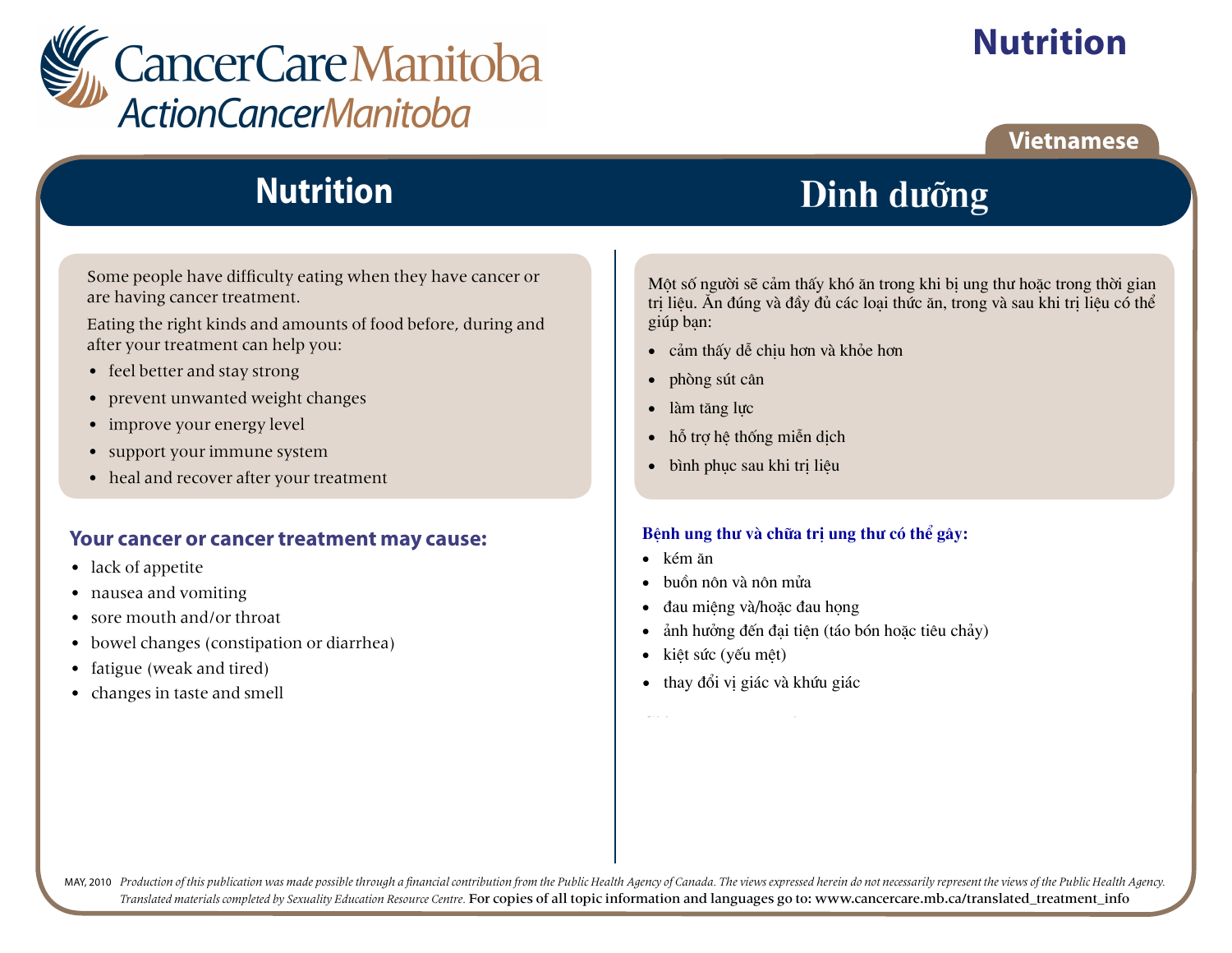

### **Vietnamese**

## **Nutrition**

### To help you eat better:

- Try five to six small meals a day instead of three large ones. This will provide you with energy throughout the day.
- Try a variety of foods. Food that didn't taste good before, might taste better now
- Stock your pantry and freezer with favourite and easy to prepare foods such as canned soup, pudding, canned fish, cheese, eggs, vogurt, cottage cheese, cereal, milk and bread. Family and friends may be able to help you do this.
- Stay as active as possible. Even a short walk each day may help improve your appetite.

### Ideas to add extra calories:

- Add whole milk or cream to: cereal, cream soups, milkshakes, pudding, custard, mashed potatoes and cheese sauces.
- Snack on dried fruit, cereal, yogurt, ice cream or milkshakes.
- Add extra butter, margarine, vegetable oil, sauces or gravy to mashed potatoes, bread, pasta, rice, cooked vegetables, hot cereals and soups.
- Try ready to drink liquid nutritional supplements (e.g. Boost, Ensure). They are easy to use and high in protein, calories, vitamins and minerals.
- Talk to a registered dietitian at CancerCare Manitoba for other food choices and ideas.

## Dinh dưỡng

#### Giúp bạn ăn ngon miệng hơn:

- Ăn năm đến sáu bữa nhỏ trong một ngày thay vì ba bữa. Điều này sẽ giúp ban có đủ năng lương trong cả ngày.
- Ăn các loai thức ăn khác nhau. Các thức ăn không ngon trước đây có thể là thức ăn ngon bây giờ.
- Dư trữ trong tủ bếp và tủ đá những thức ăn ban ưa thích và dễ nấu chẳng han như súp hộp, pudding hộp, cá hộp, pho mát, trứng, sữa chua, cottage cheese, cereal, sữa và bánh mỳ. Gia đình và ban bè có thể giúp ban làm việc này.
- Cố gắng vân động. Ngay cả đi bộ một đoan ngắn hàng ngày sẽ giúp ban cảm thấy ăn ngon miệng hơn.

#### Cách làm tăng thêm năng lương cho cơ thể:

- Dùng sữa nguyên chất hoặc kem sữa cho vào: cereal, súp bôt, sinh tố, pudding, trứng sữa, khoai tây nghiền và nước sốt pho mát.
- Các bữa phu bằng quả khô, cereal, sữa chua, kem và sinh tố.
- Thêm nhiều bơ, bơ thực vật, dầu thực vật, nước sốt vào khoai tây nghiền, bánh mỳ, mỳ sơi, cơm, canh rau, cereal và súp nóng.
- Cố gắng uống các loại nước dinh dưỡng làm sẵn (như Boost, Ensure). Những thứ này dễ dùng và có hàm lượng cao về đam, năng lượng, vitamin và chất khoáng.
- Tham khảo ý kiến với chuyên viên dinh dưỡng tai Trung tâm Điều tri và Chăm sóc Ung thư Manitoba về cách lưa chọn thức ăn.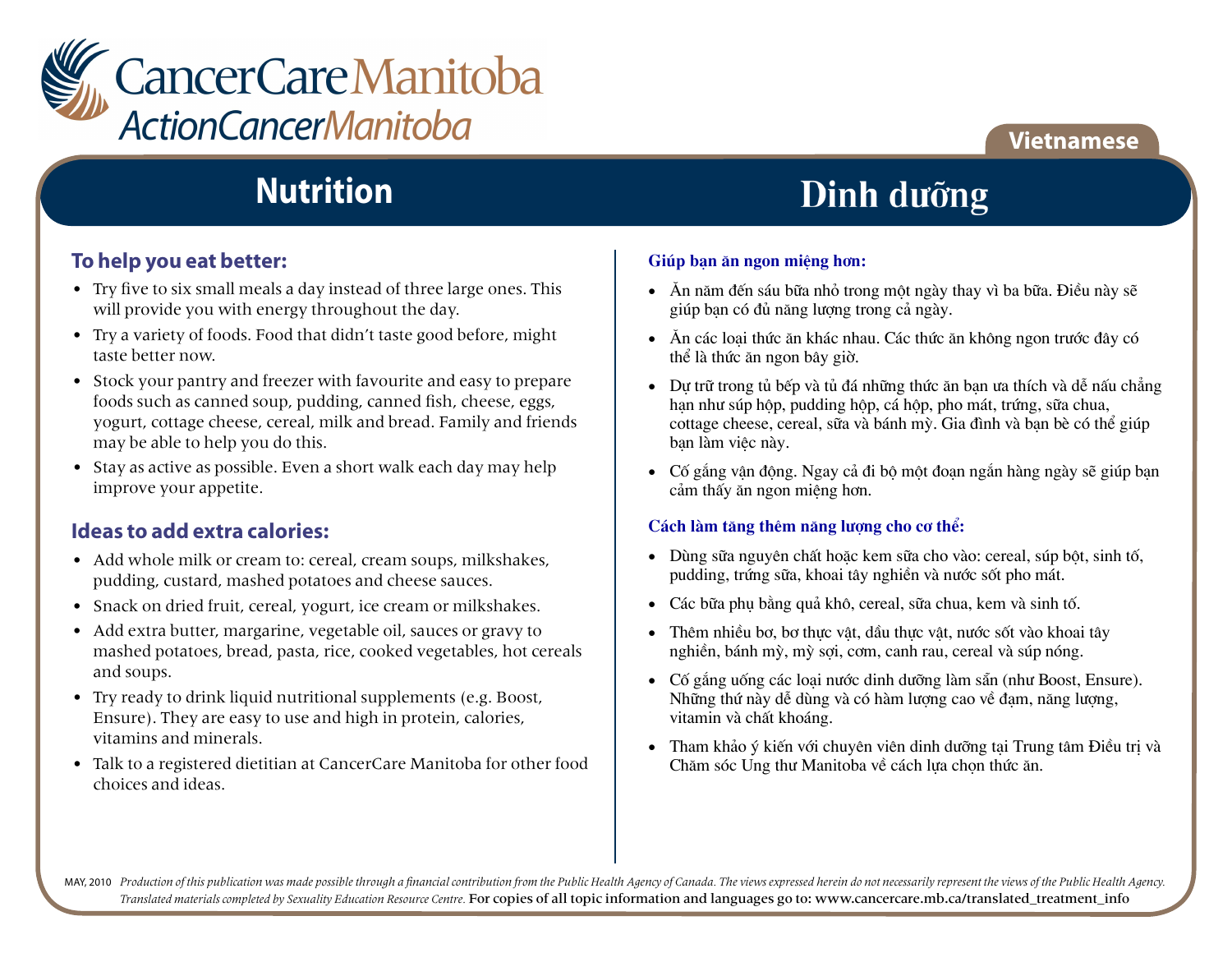

## **Nutrition**

### **Ideas to add extra protein:**

- Add grated cheese to soup, mashed potatoes, vegetable sauces and casseroles.
- Snack on hard cheese, cottage cheese, nuts, seeds, eggs and canned fish.
- Add peanut butter or other nut butters to sliced fruit, toast, muffins, crackers, ice cream and milkshakes.
- Talk to a registered dietitian at CancerCare Manitoba for other food choices and ideas.

### **Fluids are important for your body to function well**

- If you don't drink enough fluids you may feel tired, lightheaded and/or sick to your stomach.
- If you are losing weight choose fluids that contain calories such as: milk, juice, milkshakes or liquid nutritional supplements (e.g. Boost, Ensure).
- Drink less fluid with your meals if you feel full quickly.

### **Ways to increase your fluid intake:**

- Carry a water bottle.
- Take small sips of fluid throughout the day.
- Try other types of fluids like popsicles, gelatin, applesauce or soup.

## Dinh dưỡng

**Vietnamese**

#### Cách làm tăng chất đam cho cơ thể:

- Cho thêm pho mát vào súp, khoai tây nghiền, nước sốt rau và các món  $\hat{\mathsf{h}}$ âm. hầm.
- Các bữa phụ dùng pho mát cứng, cottage cheese, các loại hạt, trứng và  $\,c\acute{a}$  hôp.  $\,$ cá hộp.
- Ăn kèm bơ lạc hoặc bơ của các loại hạt khác với quả, bánh mỳ lát, bánh ngọt, bánh quy mặn, kem và sinh tố.
- Thao khảm ý kiến với chuyên viên dinh dương tại Trung tâm Điều trị và Chăm sóc Ung thu Manitoba về cách lựa chọn thức ăn.

#### **Chất lỏng quan trong đối với cơ thể của ban:**

- Nếu bạn uống không đầy đủ bạn có thể cảm thấy mệt mỏi, chóng mặt và/hoặc khó chịu.
- Nếu bạn đang sút cân thì chọn các chất lỏng có nhiều năng lượng như sữa, nước rau quả, hoặc các nước dinh dưỡng (như Boost, Ensure).
- Uống bớt nước khi ăn nếu bạn cảm thấy chóng no.

### Phương cách tăng khẩu phần chất lỏng cho cơ thể:

- Mang chai nuớc theo người.
- Uống ngụm nhỏ liên tục trong ngày.
- Dùng các loại chất lỏng khác như kem đá, kem cốc, táo nghiền hoặc sóp. **GÆp chuyªn viªn Dinh d−ìng nÕu cã vÊn ®Ò vÒ:**